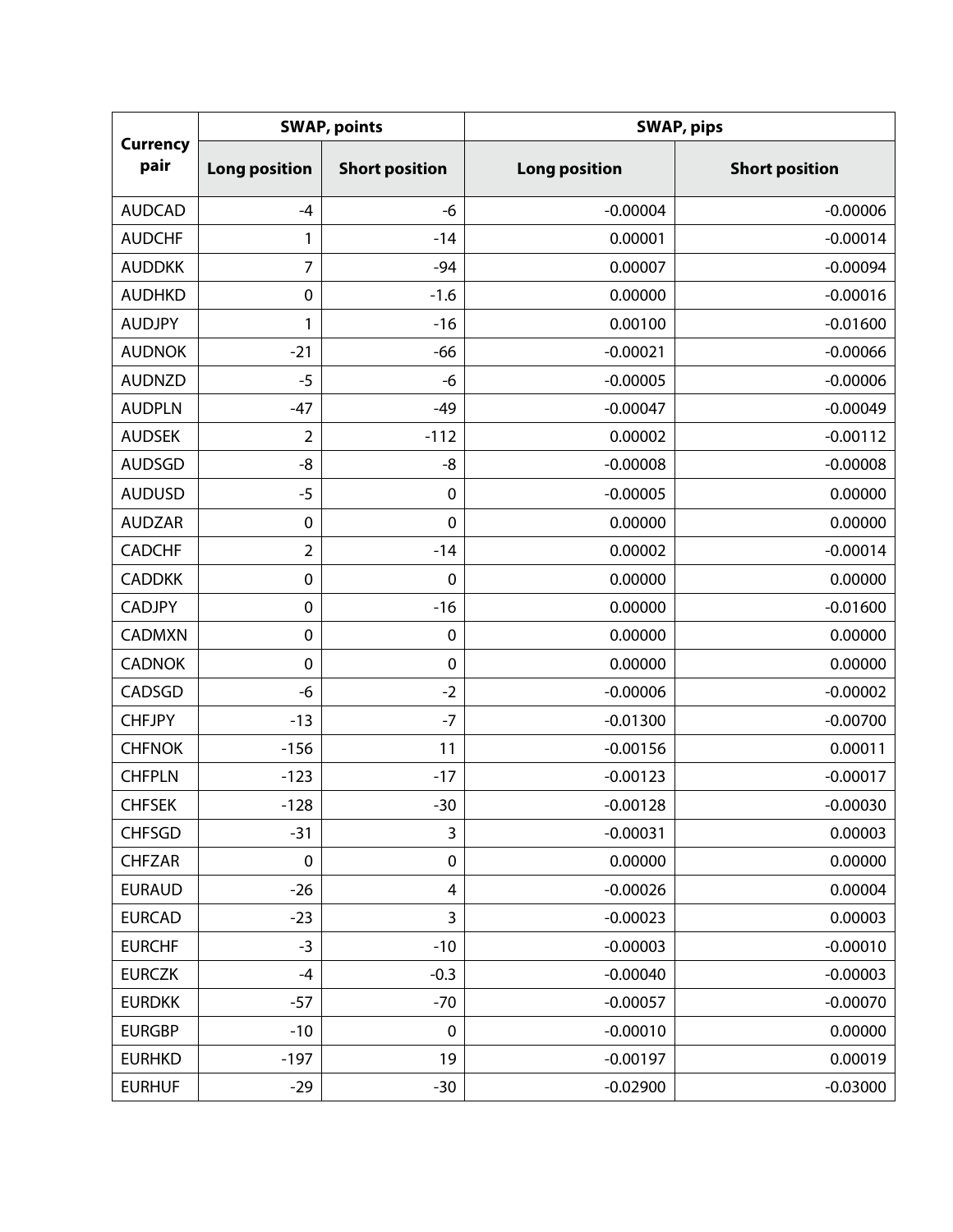| <b>EURILS</b> | $-76$          | $-17$          | $-0.00076$ | $-0.00017$ |
|---------------|----------------|----------------|------------|------------|
| <b>EURJPY</b> | $-10$          | $-12$          | $-0.01000$ | $-0.01200$ |
| <b>EURMXN</b> | $-1010$        | 269            | $-0.01010$ | 0.00269    |
| <b>EURNOK</b> | $-143$         | $-3$           | $-0.00143$ | $-0.00003$ |
| <b>EURNZD</b> | $-27$          | 3              | $-0.00027$ | 0.00003    |
| <b>EURPLN</b> | $-124$         | $-33$          | $-0.00124$ | $-0.00033$ |
| <b>EURRUB</b> | $-4410$        | 1230           | $-0.04410$ | 0.01230    |
| <b>EURSEK</b> | $-109$         | $-69$          | $-0.00109$ | $-0.00069$ |
| <b>EURSGD</b> | $-30$          | 1              | $-0.00030$ | 0.00001    |
| <b>EURTRY</b> | $-1083$        | 118            | $-0.01083$ | 0.00118    |
| <b>EURUSD</b> | $-21$          | 4              | $-0.00021$ | 0.00004    |
| <b>EURZAR</b> | $-603$         | 173            | $-0.00603$ | 0.00173    |
| <b>GBPAUD</b> | $-17$          | $\pmb{0}$      | $-0.00017$ | 0.00000    |
| <b>GBPCAD</b> | $-15$          | $-1$           | $-0.00015$ | $-0.00001$ |
| <b>GBPCHF</b> | $\overline{2}$ | $-19$          | 0.00002    | $-0.00019$ |
| <b>GBPDKK</b> | -8             | $-129$         | $-0.00008$ | $-0.00129$ |
| <b>GBPJPY</b> | $-2$           | $-21$          | $-0.00200$ | $-0.02100$ |
| <b>GBPNOK</b> | $-90$          | $-65$          | $-0.00090$ | $-0.00065$ |
| <b>GBPNZD</b> | $-18$          | $-1$           | $-0.00018$ | $-0.00001$ |
| <b>GBPPLN</b> | $-110$         | $-65$          | $-0.00110$ | $-0.00065$ |
| <b>GBPSEK</b> | $-45$          | $-146$         | $-0.00045$ | $-0.00146$ |
| <b>GBPSGD</b> | $-23$          | -6             | $-0.00023$ | $-0.00006$ |
| <b>GBPTRY</b> | $-1223$        | 122            | $-0.01223$ | 0.00122    |
| <b>GBPUSD</b> | $-15$          | $\overline{2}$ | $-0.00015$ | 0.00002    |
| <b>GBPZAR</b> | $-572$         | 162            | $-0.00572$ | 0.00162    |
| <b>HKDJPY</b> | $\mathbf 0$    | -4             | 0.00000    | $-0.00004$ |
| <b>MXNJPY</b> | $\mathbf 0$    | $\pmb{0}$      | 0.00000    | 0.00000    |
| <b>NOKJPY</b> | $-1$           | $-3$           | $-0.00001$ | $-0.00003$ |
| <b>NOKSEK</b> | -6             | $-18$          | $-0.00006$ | $-0.00018$ |
| <b>NZDCAD</b> | $-5$           | -6             | $-0.00005$ | $-0.00006$ |
| <b>NZDCHF</b> | $\overline{2}$ | $-13$          | 0.00002    | $-0.00013$ |
| <b>NZDJPY</b> | $\pmb{0}$      | $-15$          | 0.00000    | $-0.01500$ |
| <b>NZDSGD</b> | -9             | -8             | $-0.00009$ | $-0.00008$ |
| <b>NZDUSD</b> | -6             | $\pmb{0}$      | $-0.00006$ | 0.00000    |
| <b>PLNJPY</b> | $-30$          | $-100$         | $-0.00300$ | $-0.01000$ |